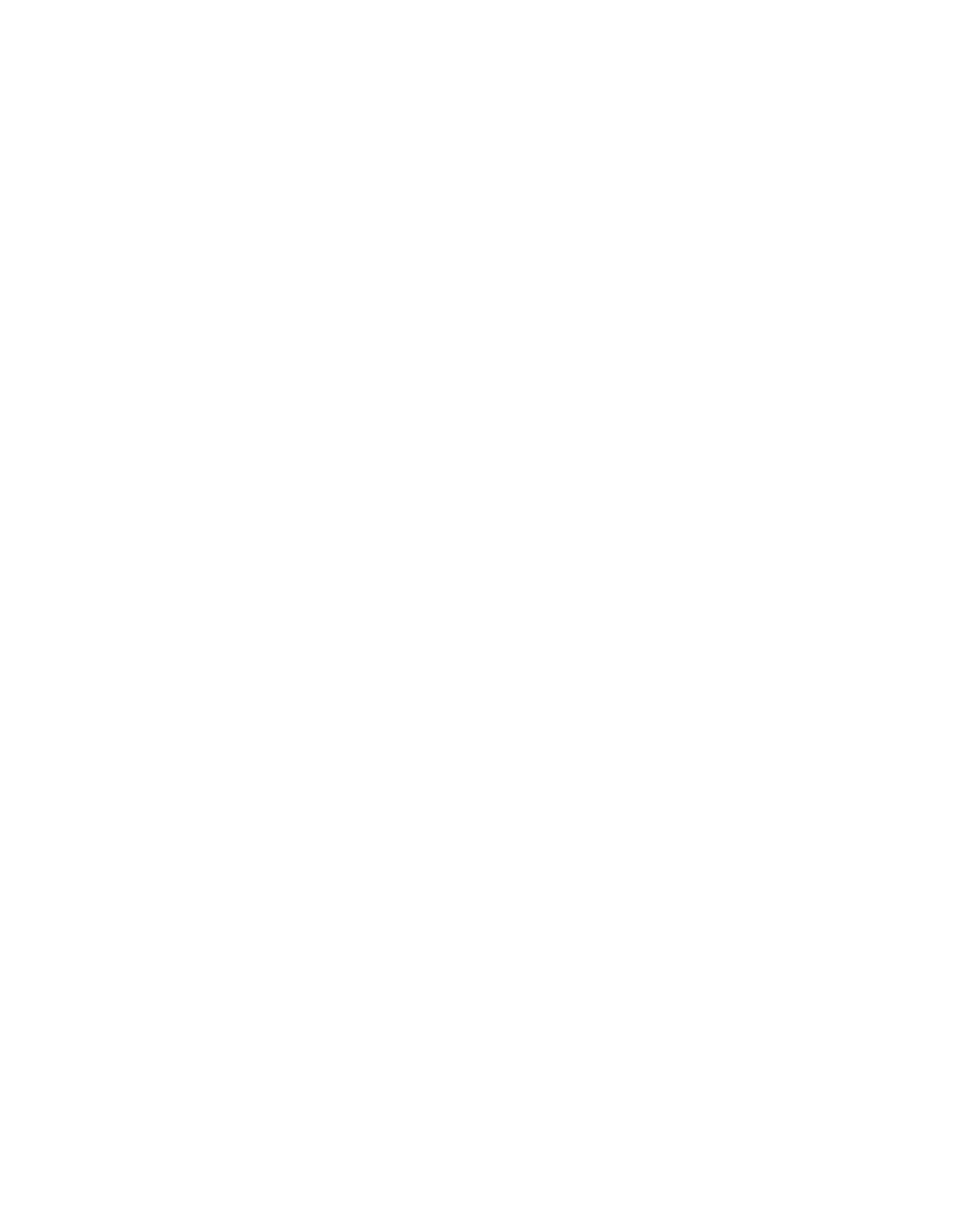# **TRUCKED LIQUID WASTE PROGRAM 2018 REPORT**

## **BACKGROUND**

Under Section 19 of the Core Area Liquid Waste Management Plan, the Capital Regional District (CRD) implements a program to coordinate the collection and disposal of trucked liquid waste (TLW). TLWs are non-domestic liquid wastes that are prohibited from discharge to sanitary sewer or stormwater systems and must be transported by truck to a disposal facility. Examples of TLWs include catch basin, grease interceptor and oil/water separator wastes.

The CRD's Trucked Liquid Waste Program (the Program) addresses the Core Area Liquid Waste Management Plan requirements related to management of TLW. The objective of the Program is to ensure that TLW is handled and disposed of in an appropriate and responsible manner, to protect the environment and public health. The Program's goals are to:

- promote pollution prevention;
- promote informed decisions by the industrial, commercial and institutional sector on liquid waste disposal;
- encourage the development of appropriate and cost-effective facilities; and
- encourage and increase compliance with regulations.

These goals are achieved through industry partnerships, as well as outreach and education of TLW generators and haulers. The Program educates service providers regarding disposal options, waste pretreatment, and maintenance requirements through outreach materials and via presentations at annual stakeholder meetings. The 2018 Program initiatives are summarized below and include outreach and education, industry relations and waste quantity monitoring.

#### **OUTREACH AND EDUCATION**

In 2018, outreach initiatives targeted TLW haulers and waste generators to advertise appropriate management and disposal options through advertising, web content and events.

#### **Advertisements: Fall Series**

TLW advertising programs typically focus on catch basin maintenance and clean outs and run in October through November. The ads series are targeted to run prior to the start of the fall rains. Communications and media plans were updated to effectively target the intended audience (businesses and business associations). The following media were used to promote catch basin cleaning:

- Paper and electronic news publications (see Figure 1)
- **Magazines**
- Radio
- Social media

Website metrics indicate the ad campaign was successful at directing traffic to relevant pages on catch basin cleaning throughout the duration of the campaign. In 2019, the outreach program will be expanded to include outreach in the spring.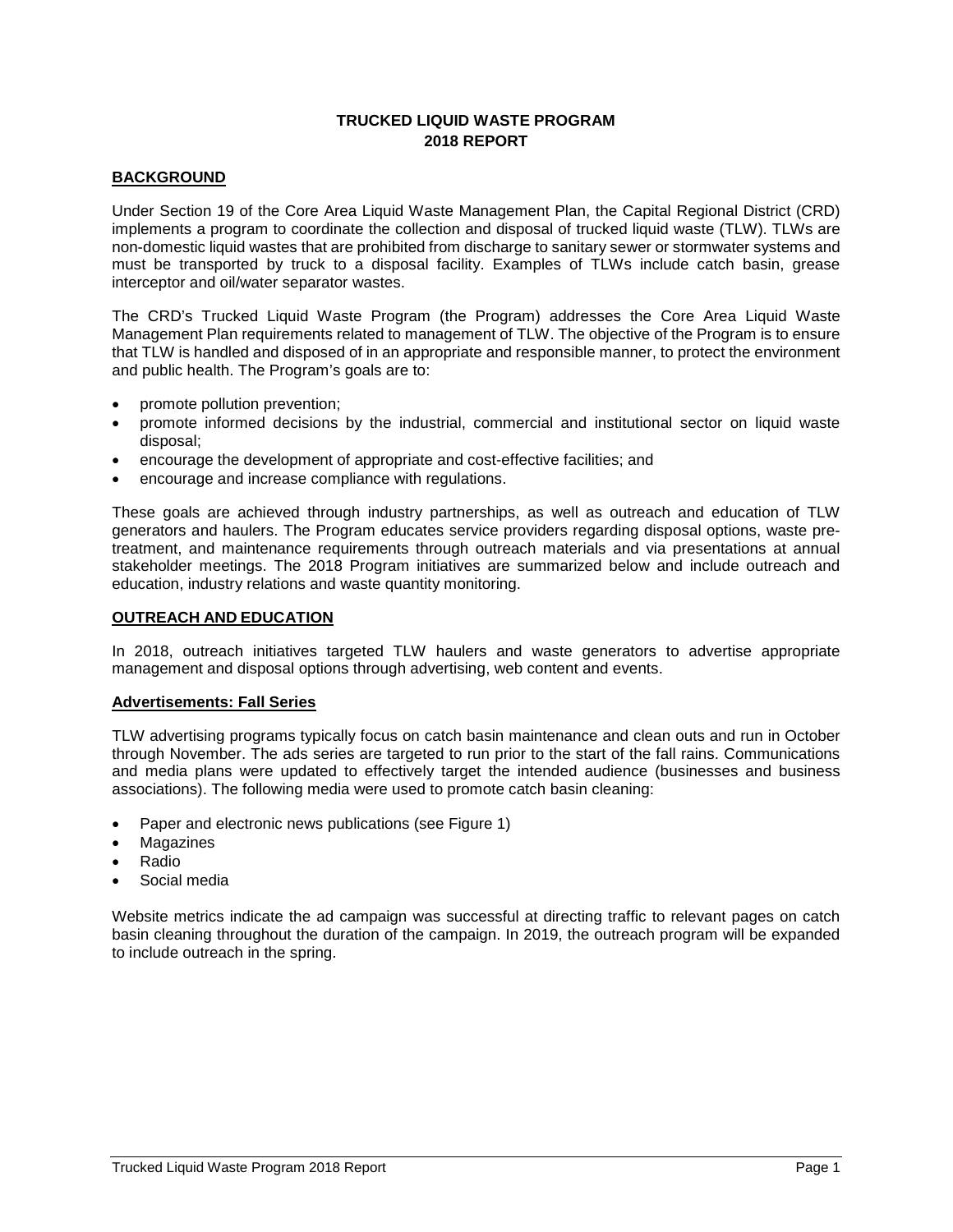# **Only rain in** the drain.

Parking lot catch basins fill up with leaves, grease and litter all year long-only to overflow when the heavy rains hit.

Have the catch basins on your property cleaned every year to prevent flooding and ensure that the debris they collect never makes it to the ocean.

For more information, visit: www.crd.bc.ca/catchbasin





# **Figure 1 Catch Basin Ad, 2018**

# **Website**

The CRD's TLW website includes a service provider directory, information on proper management and disposal of wastes, catch basin facts, technical reports and tools for waste management. The service provider directory is a useful tool to connect generators with service providers to ensure responsible waste management. This web content is a unique, regional resource for individuals and businesses looking for information on catch basins.

The majority of website traffic was related to catch basin maintenance and servicing, which is the focus of the TLW fall ad campaign series. Analysis of page views reveals that the majority of web traffic occurs throughout the duration of the ad campaign.

# **Outreach Events**

Program staff collaborate with other CRD programs and share outreach material and events. The TLW catch basin pamphlet is part of the watershed-wise pamphlet series, which is delivered through many CRD outreach programs.

#### **INDUSTRY RELATIONS**

CRD staff routinely liaise with the TLW industry to inform outreach objectives and areas for research. Industry liaison includes periodic consultation with the TLW stakeholders and annual tours and/or meetings with service providers or waste generators.

In March 2018, the TLW stakeholders met with the service providers at an annual event for industry representatives and service providers. This annual event provides an opportunity for comment on outreach programs, industry needs or emerging issues regarding TLW. The Program presentation summarized the Program purpose and goals, as well as upcoming 2018 and 2019 plans.